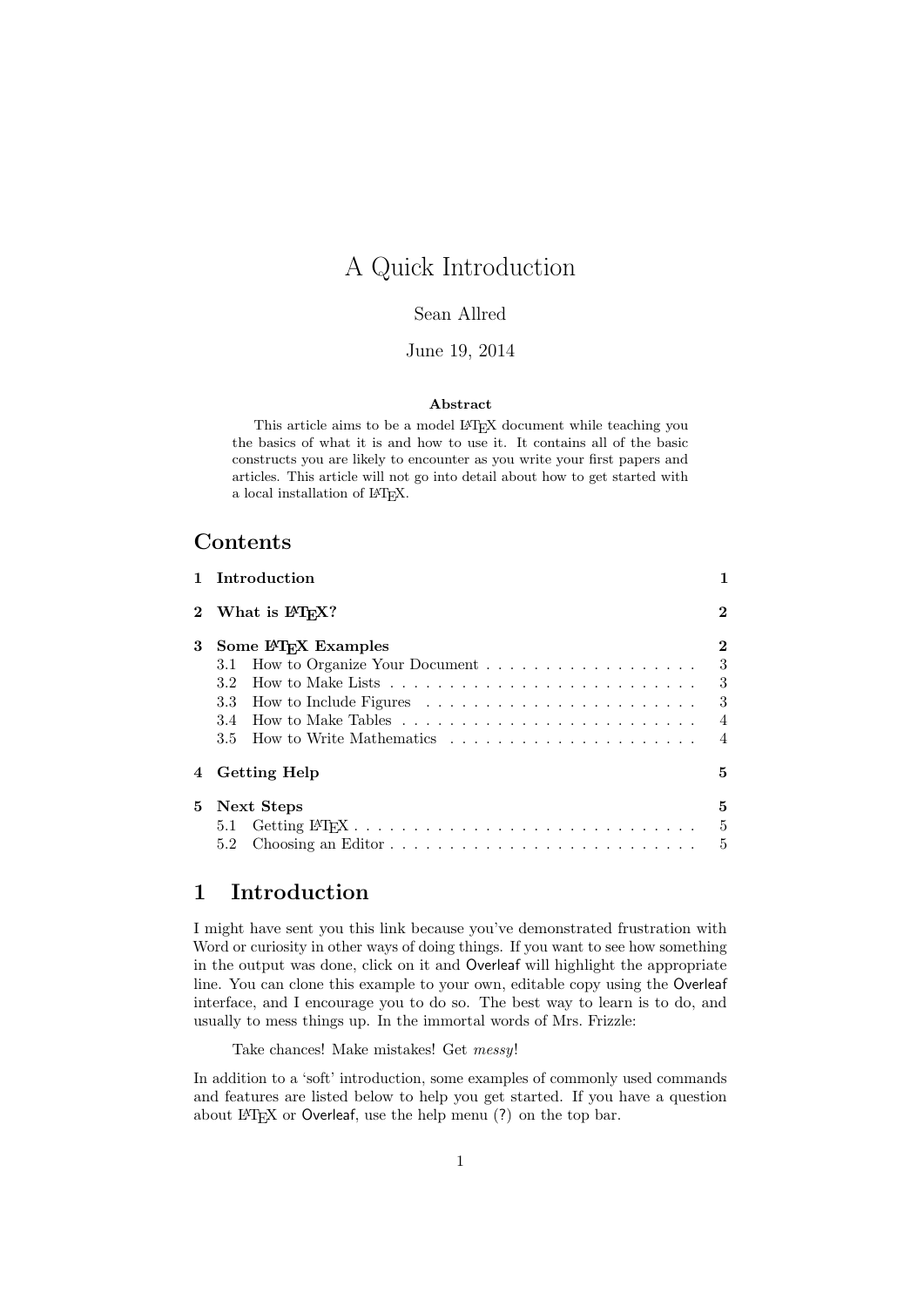## <span id="page-1-0"></span>2 What is  $\mathbb{P}\mathbb{F}X$ ?

First, it's important to note that LAT<sub>EX</sub> is not Overleaf; rather, Overleaf is powered by the underlying LATEX program. Every time you change the plain text, this is run through the LATEX program and the server displays the image for you to see.

LATEX is, in the words of its creator, a 'document preparation system'. It takes the raw text that you see here on the left and it produces the formatted document that you see on the right. It is not just another format available for you to write your papers in (like using OpenOffice instead of Word), but it's rather a different way of thinking about what you as an author should be doing with your document.

Let's face it: you are neither a typographer nor a publisher, but you're at least pretty OK at writing. LAT<sub>EX</sub> knows this and knows that it's far more important for you to understand what you mean in your document. If you know what you *mean* and can tell LAT<sub>EX</sub> how to demonstrate that meaning on the page, then you have a very consistent and easy-to-use document preparation system. It is not just a format; it is a system. Use the system.

 $\Delta F$ <sub>EX</sub> comes with a lot of this 'meaning' markup baked-in.<sup>[1](#page-1-2)</sup> For instance, I can emphasize a piece of text by surrounding it with the  $\emptyset$  markup; LATEX will do the 'right' thing. For instance, if I want to emphasize part of an emphasize it will actually switch back to demonstrate that additional emphasis. There are many commands that do multiple things all at once: if I wanted to start a new section—like those you see in this article—all you need to do is say \section{title} and LATEX will do the 'right' thing(s):

- It will increment the section counter.
- It will set the title as it understands how sections are set.
- It will insert the title into the table of contents.

This part of LAT<sub>EX</sub> is about what we call 'typographical consistency'. I can change the behavior of all sections with a few short lines. If you're reading along in the 'source document' (the plain text to the left), I can change how 'terms' are set everywhere by changing exactly one line. The possibilities really do not stop there, but in the interest of keeping this article relatively short, I will leave that research to the reader.

## <span id="page-1-1"></span>3 Some LAT<sub>EX</sub> Examples

Now that you know the idea behind LAT<sub>EX</sub>, let's get into some concrete examples. If you haven't read the introduction [\(section 2\)](#page-1-0), I strongly urge you to; things from here on out will make more sense. I encourage you to read along with the source; if you have been you already know how to emphasize text with  $\emptyset$ mph, start a bulleted list with {itemize}, start a section with \section, give a footnote with **\footnote**, and use a cross-reference using **\labeland \autoref.**<sup>[2](#page-1-3)</sup> You also know that LATEX doesn't really pay attention to inconsistent inter-word

<span id="page-1-3"></span><span id="page-1-2"></span><sup>1</sup>This 'meaning' markup is often called 'semantic' markup.

<sup>&</sup>lt;sup>2</sup>Actually, this command is given by the hyperref package. The standard command to use is \ref, but \autorefwill insert the appropriate label in front (like 'section') when hyperref knows it. Of course, you can teach the package new things.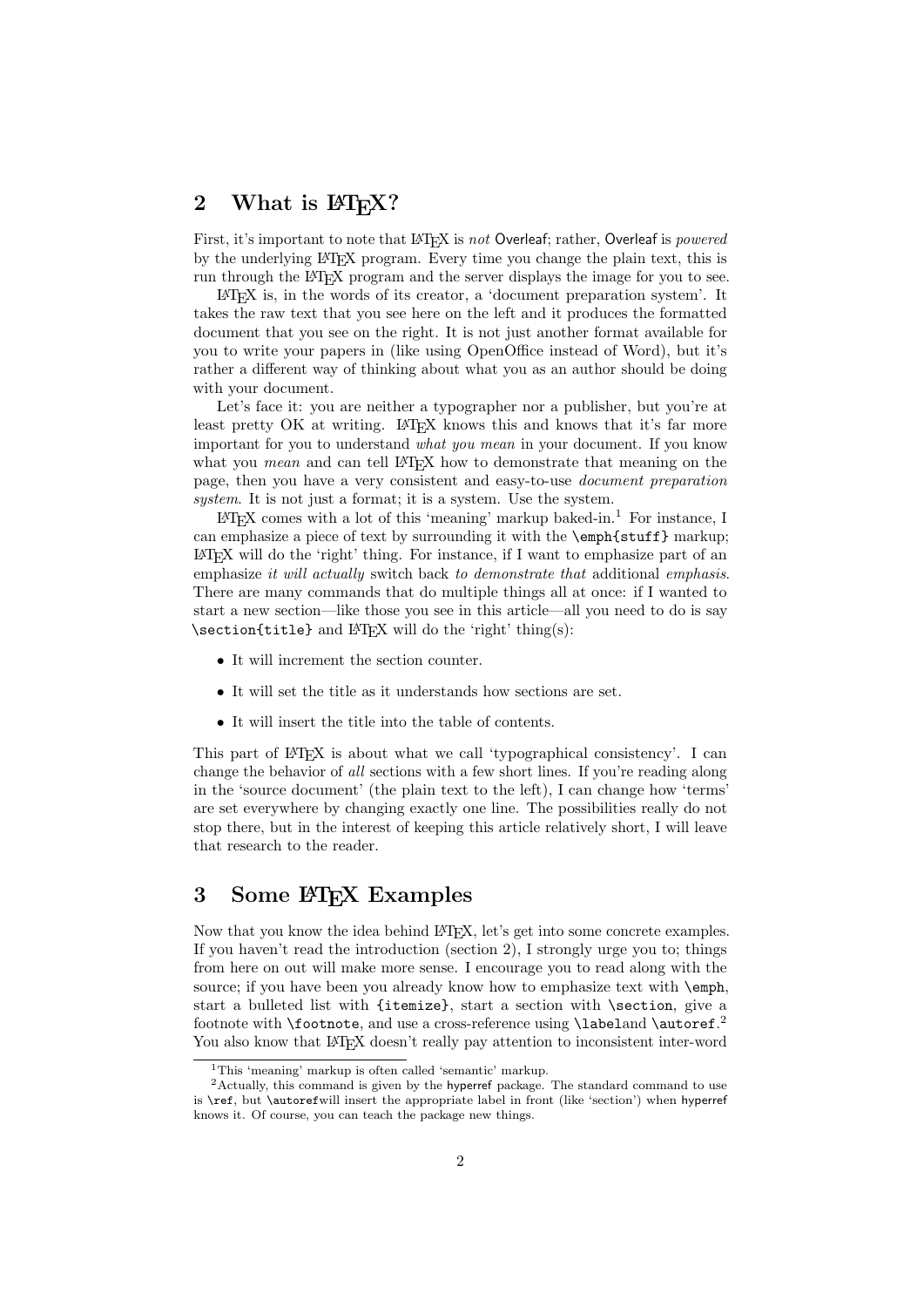spacing or random line breaks. The only real 'rule': if it encounters a *blank* line—whitespace only—it starts a new paragraph.

#### <span id="page-2-0"></span>3.1 How to Organize Your Document

As you've already seen, LATEX comes with at least one command to organize your document: **\section**. There are, in fact, many others:

| 1. $\part$           | 4. \subsection    | 7. \subparagraph |
|----------------------|-------------------|------------------|
| 2. $\lambda$ chapter | 5. \subsubsection |                  |
| $3.$ \section        | $6. \bar$         |                  |

Actually, the availability of these commands<sup>[3](#page-2-3)</sup> depends on the 'document class' you use. For example, \documentclass{article} doesn't define \partor \chapter, but \documentclass{book} does.

#### <span id="page-2-1"></span>3.2 How to Make Lists

You can make lists with automatic numbering using {enumerate}...

- 1. Like this,
- 2. and like this.

... or bullet points using {itemize}...

- Like this,
- and like this.

... or with words and descriptions using {description}...

Word Definition

Concept Explanation

Idea Text

#### <span id="page-2-2"></span>3.3 How to Include Figures

See the code for [Figure 1](#page-3-2) in this section for an example.

- 1. Upload the image file (JPEG, PNG or PDF) from your computer to Overleaf using the upload link the project menu.
- 2. Use the \includegraphicscommand to include it in your document.
- 3. Use the {figure} environment and the \captioncommand to add a number and a caption to your figure.

<span id="page-2-3"></span><sup>3</sup>Or 'control sequences' as they are more properly called.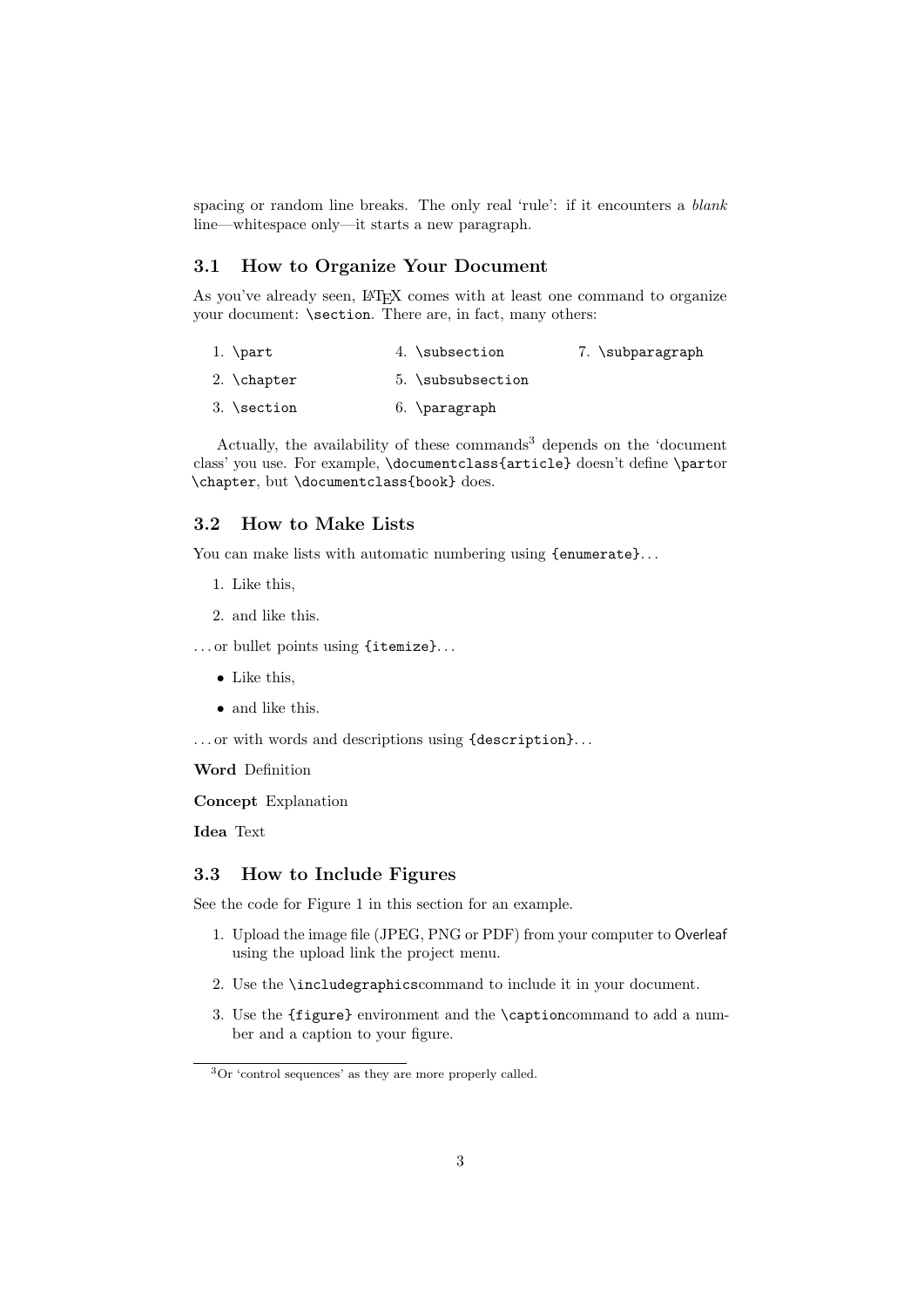

Figure 1: This frog was uploaded to Overleaf via the project menu.

<span id="page-3-2"></span>

| Item    | Quantity |
|---------|----------|
| Widgets | 42       |
| Gadgets | 13       |

<span id="page-3-3"></span>Table 1: An example table.

#### <span id="page-3-0"></span>3.4 How to Make Tables

Use the {table} and {tabular} commands for basic tables—see [Table 1](#page-3-3) on page [4,](#page-3-3) for example. \toprule, \midrule, and \bottomruleare all provided by booktabs. The standard command to use is \hline, but see the booktabs documentation<sup>[4](#page-3-4)</sup> for some nice reading on why the tables it suggests are better.

#### <span id="page-3-1"></span>3.5 How to Write Mathematics

LATEX is great at typesetting mathematics. Let  $X_1, X_2, \ldots, X_n$  be a sequence of independent and identically distributed random variables with  $E[X_i] = \mu$  and  $\text{Var}[X_i] = \sigma^2 < \infty$ , and let

$$
S_n = \frac{X_1 + X_2 + \dots + X_n}{n} = \frac{1}{n} \sum_{i=1}^{n} X_i
$$

denote their mean. Then as n approaches infinity, the random variables  $\sqrt{n}(S_n \mu$ ) converge in distribution to a normal  $\mathcal{N}(0, \sigma^2)$ .

I have no idea what any of that means, so see [Equation 1.](#page-3-5) If you want to be concise about it, you can also use \eqref: see [\(1\)](#page-3-5).

Theorem 1. If this, then that.

Proof. Since we know that

<span id="page-3-5"></span>
$$
this \implies that,\tag{1}
$$

 $\Box$ 

the result directly follows.

There is a lot more to mathematics typesetting, but that's beyond the scope of this article. There may be another that looks at this in-depth.

<span id="page-3-4"></span><sup>4</sup><http://texdoc.net/texmf-dist/doc/latex/booktabs/booktabs.pdf>